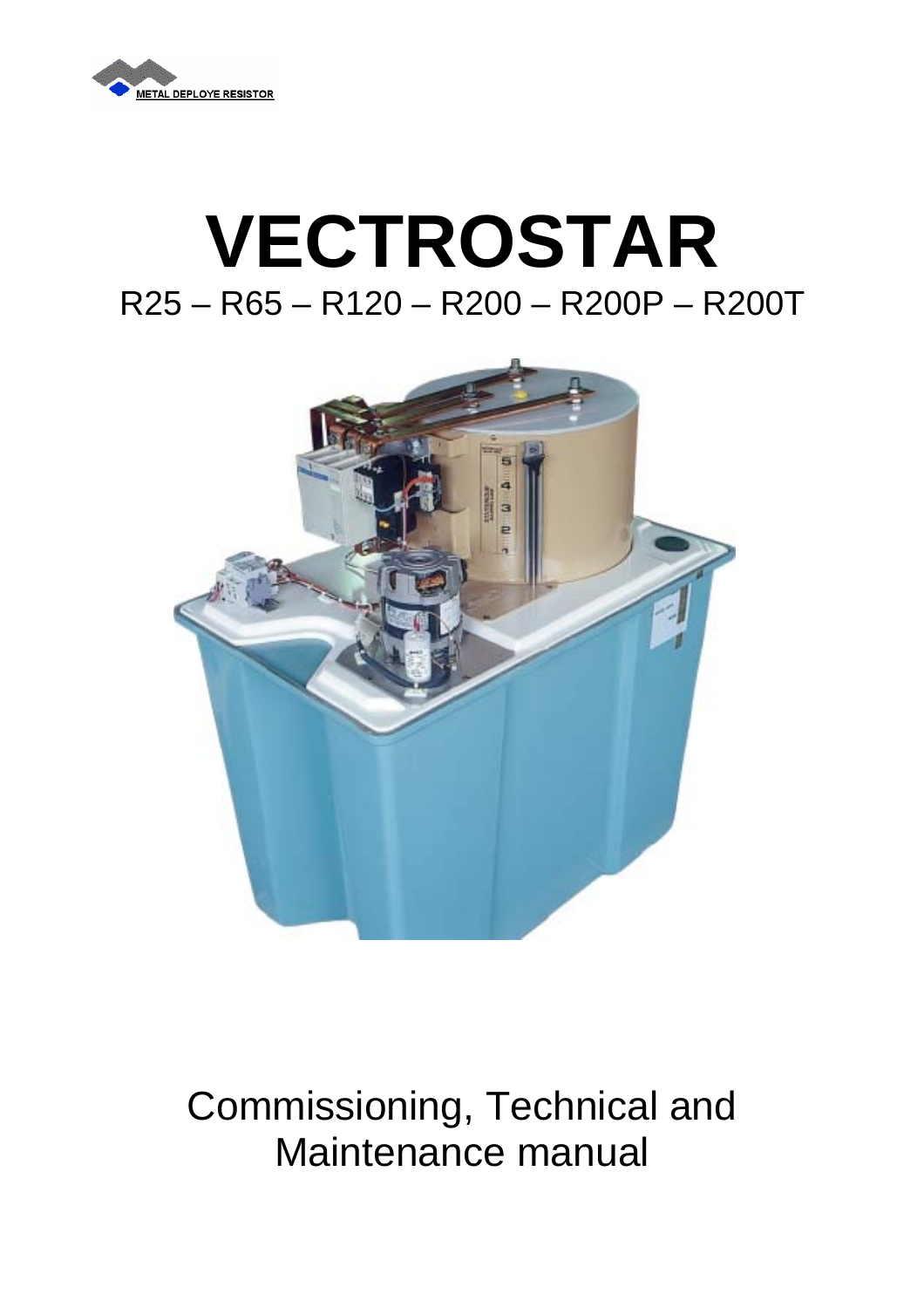

## **INTRODUCTION**

VECTROSTAR R starters are designed to reduce a specific starting resistance as gradually as possible, and as harmoniously as possible, according to the resistant torque of the machine. Ohmic value of the resistor value is close to 0 at the end of the starting sequence.

#### *Running principle :*

The starter allow the motor to deliver its maximum torque at minimum speed. Unblocking loaded machines is even possible.

The rising electrolyte level makes the resistance between the electrodes decreasing continuouly and smoothly. The recycling valve evacuates hot electrolyte during starting. That way, the electrolyte remains liquid and permit a perfect start.

At the end of starting period, final resistance is almost zero. Then, the time relay control the short circuiter.



#### *Advantages :*

- $\checkmark$  Smooth start whithout mechanical shakes.
- $\checkmark$  Current reduced to its minimum.
- $\checkmark$  Simple and precise adjustment of starting conditions.
- $\checkmark$  Starter designed to work in hard conditions.
- $\checkmark$  Starting time adjustable by Electrolyte dosing and valves adjustment.
- $\checkmark$  Several and identical startings possible due to the big electrolyte tank.
- $\checkmark$  Security due to double electrical insulation and to electrolyte temperature measurement.
- $\checkmark$  Srength and high resistance to corrosion.
- $\checkmark$  Reduced maintenance.

| $\mathsf{Doc}\ \mathbb{N}^\circ:02\mathbb{EN}U75$ | Rev: 0             | Written by: M. Parthiot |        |
|---------------------------------------------------|--------------------|-------------------------|--------|
| File : 02ENU750                                   | 22/12/06<br>Date : | Checked by: F.Lavogiez  | Page : |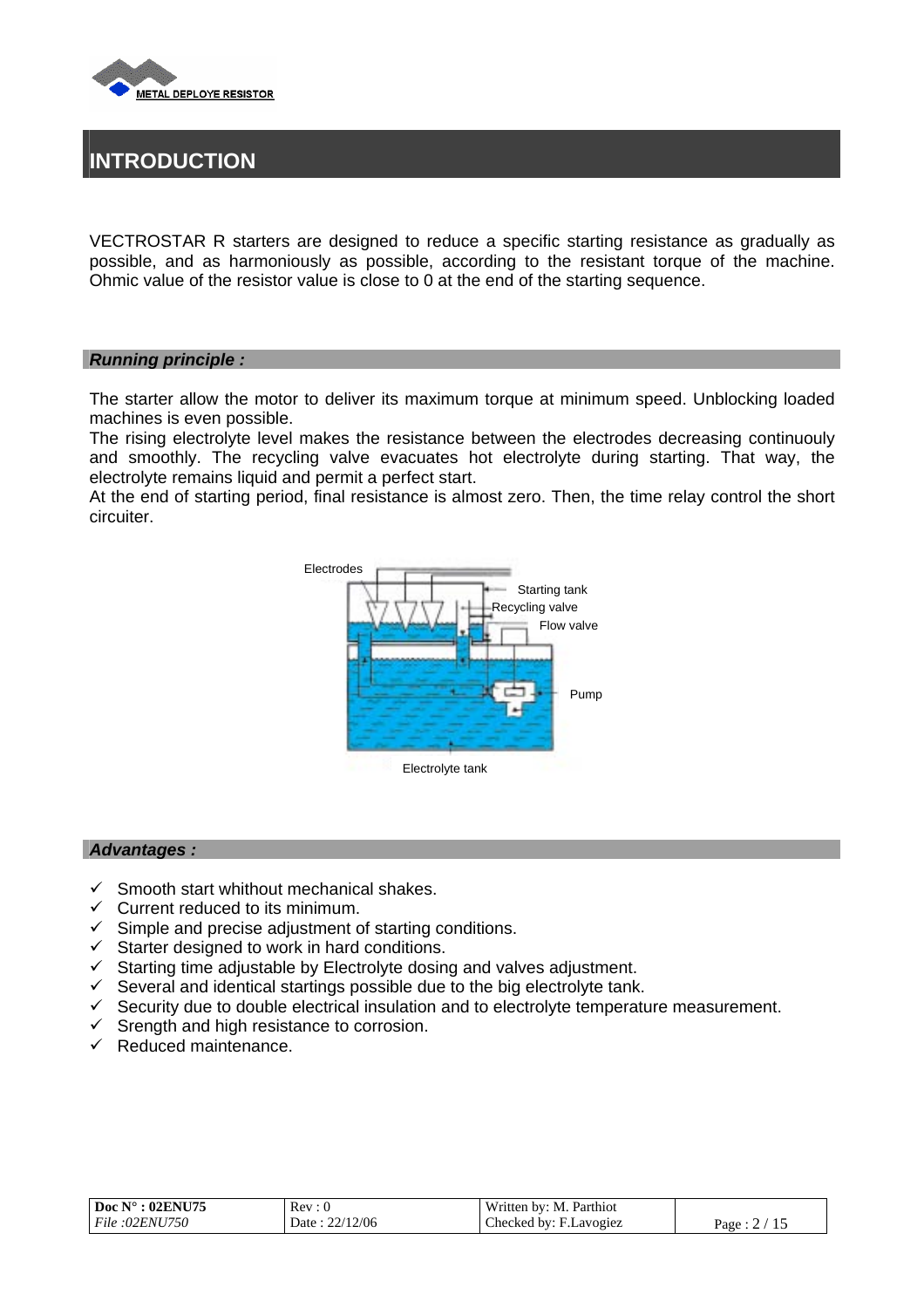

#### *Applications :*

Use Electrolytic starters VECTROSTAR R for starting slip rings and squirrel cage motors.

#### Slip rings motor

The starter is plugged on the rotor. At the end of starting period, final resistance is almost zero. The three-phase swicth short-circuits the rotor.

#### Squirrel-cage motor

The starter is plugged on the stator. The motor must be star connected (ex : for a 230/400V motor, the supply voltage must be 400V). At the end of starting, the short circuiter creates the star point of the motor.

*Nota : remove the connections in the motor terminal box. The star point is made by the short circuiter of the starter.* 

### **CAPTION**



| Doc $N^{\circ}$ : 02ENU75 | Rev :           | Written by: M. Parthiot |      |
|---------------------------|-----------------|-------------------------|------|
| File:02ENU750             | 2/12/06<br>Date | Checked by: F.Lavogiez  | Page |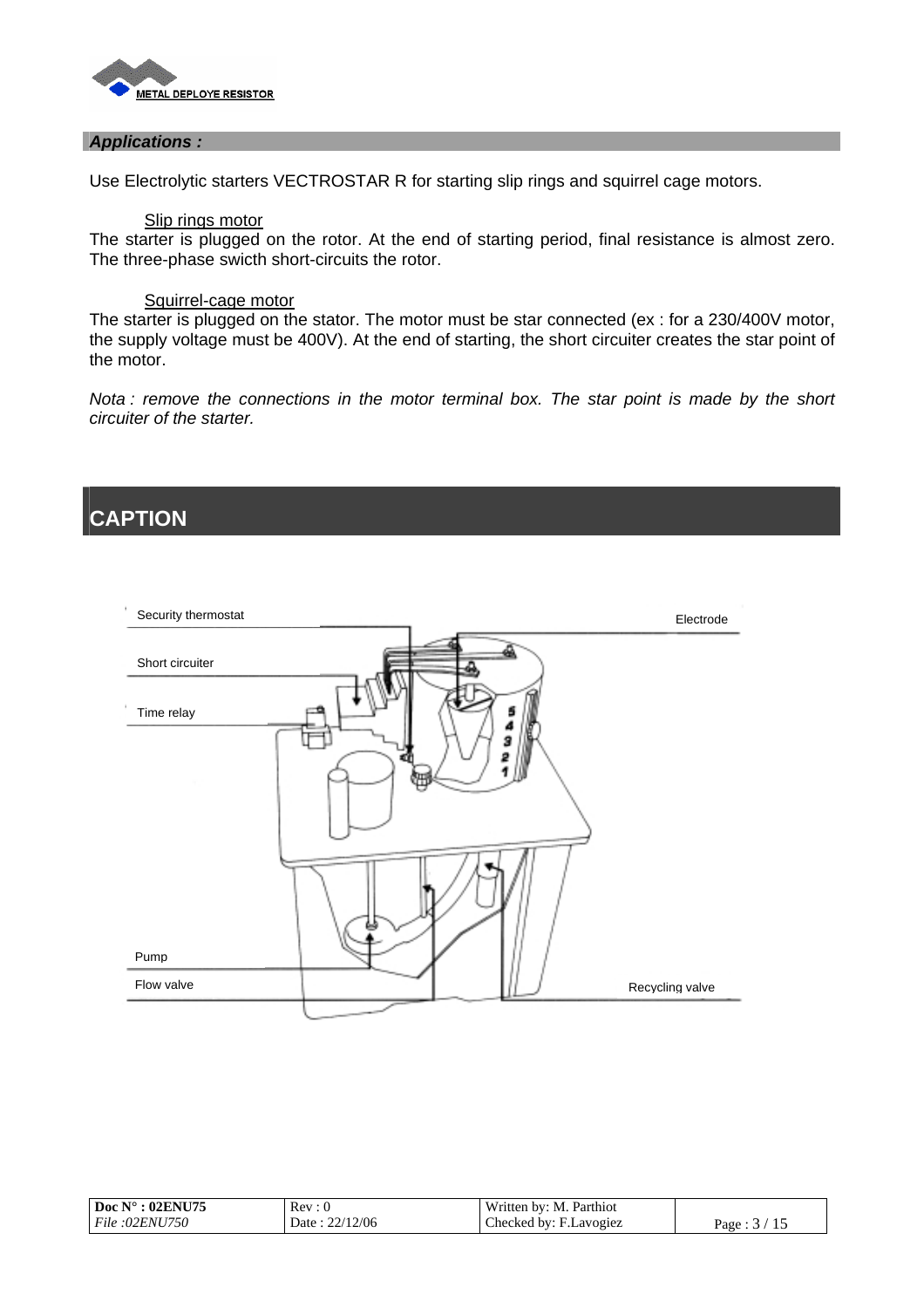

## **TECHNICAL SPECIFICATIONS**

#### *Adequacy motor / starter :*

#### Slip rings motor

*Starter choice according to maximum motor power* 

| <b>Starter</b>           | <b>R25</b> | <b>R65</b> | R <sub>120</sub> | <b>R200</b> | <b>R200P</b> | <b>R200T</b> |
|--------------------------|------------|------------|------------------|-------------|--------------|--------------|
| Maximum motor power (kW) |            |            |                  |             |              |              |
| Loaded motor             | 40         | 90         | 160              | 300         | 600          | 900          |
| Unloaded motor           | 50         | 110        | 200              | 335         | 650          | 1000         |

*Maximum rotoric current according to the short circuiter* 

| <b>Short circuiter ref</b> | <b>Short circuiter rating</b> | <b>Maximum rotoric current</b> |
|----------------------------|-------------------------------|--------------------------------|
| <b>LC1D40P7</b>            | 80T                           | 85 A                           |
| <b>LC1D80P7</b>            | 140T                          | 175 A                          |
| LC1F115M5                  | 260T                          | 280 A                          |
| LC1F185M5                  | 315T                          | 380 A                          |
| LC1F265M7                  | 420T                          | 490 A                          |
| <b>LC1F400M7</b>           | 500T                          | 700 A                          |
| LC1F500M7                  | 1000T                         | 980 A                          |

#### Squirrel-cage motor

*Starter choice according to maximum motor power and maximum power of the short circuiter* 

| <b>Starter</b>                     | <b>R25</b> | <b>R65</b> |      | R <sub>120</sub> | <b>R200</b> |
|------------------------------------|------------|------------|------|------------------|-------------|
| Maximum motor power (kW)           |            |            |      |                  |             |
| Loaded motor                       | 30         | 45         |      | 110              | 200         |
| Unloaded motor                     | 37         | 55         |      | 132              | 220         |
| <b>Short circuiter rating</b>      | 80T        | 80T        | 140T | 260T             | 315T        |
| Maximum short-circuiter power (kW) | 30         | 45         | 90   | 147              | 200         |

#### *Dimensions, weight and electrolyte capacity :*

|                  | А    | В   | C   | D   | E.  |
|------------------|------|-----|-----|-----|-----|
| <b>R25</b>       | 570  | 410 | 390 | 240 | 385 |
| <b>R65</b>       | 750  | 600 | 470 | 335 | 425 |
| R <sub>120</sub> | 900  | 735 | 560 | 275 | 525 |
| <b>R200</b>      | 1045 | 880 | 560 | 415 | 525 |

|                  | Weight (kg)  |      | <b>Capacity</b> |
|------------------|--------------|------|-----------------|
|                  | <b>Empty</b> | Full | (L)             |
| <b>R25</b>       | 20           | 45   | 25              |
| <b>R65</b>       | 38           | 103  | 65              |
| R <sub>120</sub> | 65           | 185  | 120             |
| <b>R200</b>      | 78           | 278  | 200             |



| $:02$ ENU75<br>Doc $N^{\circ}$ | Rev : u          | Written by: $M_{\cdot}$ 1<br>. Parthiot |                  |
|--------------------------------|------------------|-----------------------------------------|------------------|
| <i>File</i> :02 <i>ENU750</i>  | 22/12/06<br>Date | Checked by: F.Lavogiez                  | Page<br>$\Delta$ |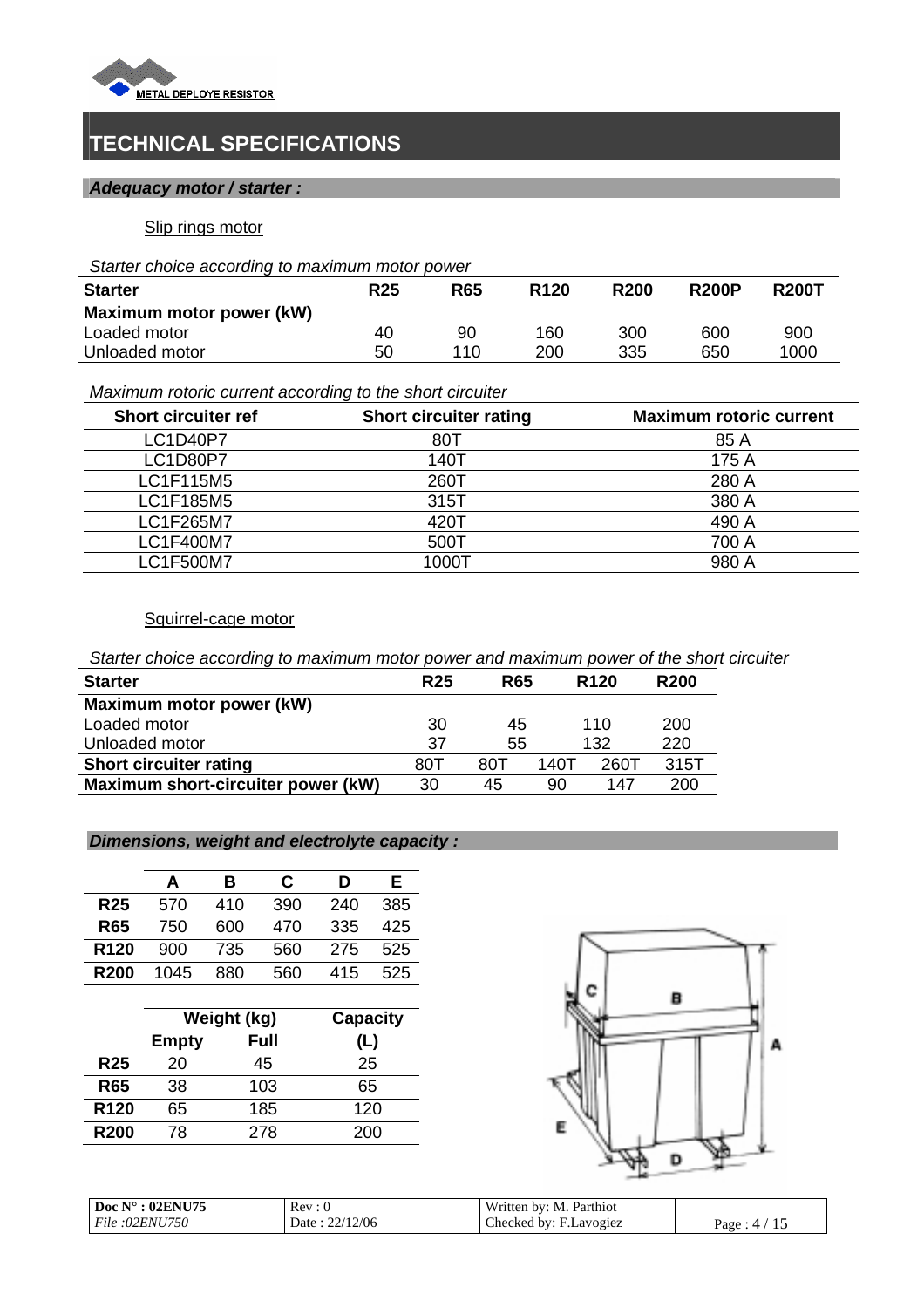

#### *Caracteristics :*

| Maximum rotoric voltage Ur (V) | V STAR R25 et R65 : 600 V                              |  |  |
|--------------------------------|--------------------------------------------------------|--|--|
|                                | V STAR R120 et R200 : 800 V                            |  |  |
|                                | For Ur >800, ask for an optional                       |  |  |
| <b>Short circuiter KMCC</b>    | Three phases switch Télémécanique                      |  |  |
|                                | Coil 230 V - AC 50-60 Hz                               |  |  |
| Number of startings per hour   | 4 startings per hour or 3 consecutive startings        |  |  |
|                                | per hour (depending on the load, ambiant               |  |  |
|                                | temperature and starting time)                         |  |  |
| <b>Starting time</b>           | From 5 to 35 seconds (valves adjustment)               |  |  |
| Ambient temperature (°C)       | With antifreeze : up to $-25^{\circ}$ C                |  |  |
|                                | $0^{\circ}$ C to + 35 $^{\circ}$ C : normal conditions |  |  |
|                                | $+35^{\circ}$ C à $+45^{\circ}$ C : reduced rate       |  |  |
| Maximum relative humidity      | 95 % without any condensation                          |  |  |
| Maximum altitude               | 1000 Meters                                            |  |  |
| Casing                         | V STAR R25 & R65 : polypropylene tank & hood           |  |  |
|                                | V STAR R120 & R200 : fiberglass reinforced             |  |  |
|                                | polyester tank & hood                                  |  |  |
| Protection degree              | IP 569                                                 |  |  |
| Positionning                   | Horizontal area, difference of level 2% max            |  |  |
| Security                       | Electrolyte temperature control                        |  |  |
| <b>Auxiliary contacts</b>      | 1 contact DEFAUT NF                                    |  |  |
|                                | Max.voltage: 415 V AC                                  |  |  |
|                                | Thermal current: 4A                                    |  |  |
|                                | VSTAR R120 et R200: Hypsotherm (Pump                   |  |  |
|                                | motor temperature)                                     |  |  |
| Start command                  | 230 V linked with short circuiter                      |  |  |
|                                |                                                        |  |  |

## **HANDLING AND STORAGE**

The starter is delivered in a cardboard, set and attached to a wooden pallet. It must be transported vertically. After unpacking, the cardboard must be thrown away, recycled or kept.

The starter must be stored closed, without electrolyte, in his original cardboard. Storage temperature must be comprised between –10 and +45°C, without too much humidity (95% max).The consumable such as soda, antifreeze and anti-evaporation oil must be stored in their original package inside the starter

Empty the starter before any transporation and use the original wooden pallet.

#### Consumables :

Soda, antifreeze and anti-evaporation oil must be stored far from food, strong oxidatives and flammable products. The storage location must be well ventilated.

#### **Use only METAL DEPLOYE RESISTOR products.**

#### Handling the products :



**Wear GLOVES, GLASSES and PROTECTION CLOTHES. Do not drink, eat or smoke during this job.** 

Read the products Safety data sheet before handling.

| : 02ENU75<br>Doc $N^{\circ}$  | Rev: 0                  | Written by: M. Parthiot |                                             |
|-------------------------------|-------------------------|-------------------------|---------------------------------------------|
| <i>File</i> :02 <i>ENU750</i> | 22/12/06<br>Date<br>است | Checked by: F.Lavogiez  | $\sim$<br>Page:<br>$\overline{\phantom{a}}$ |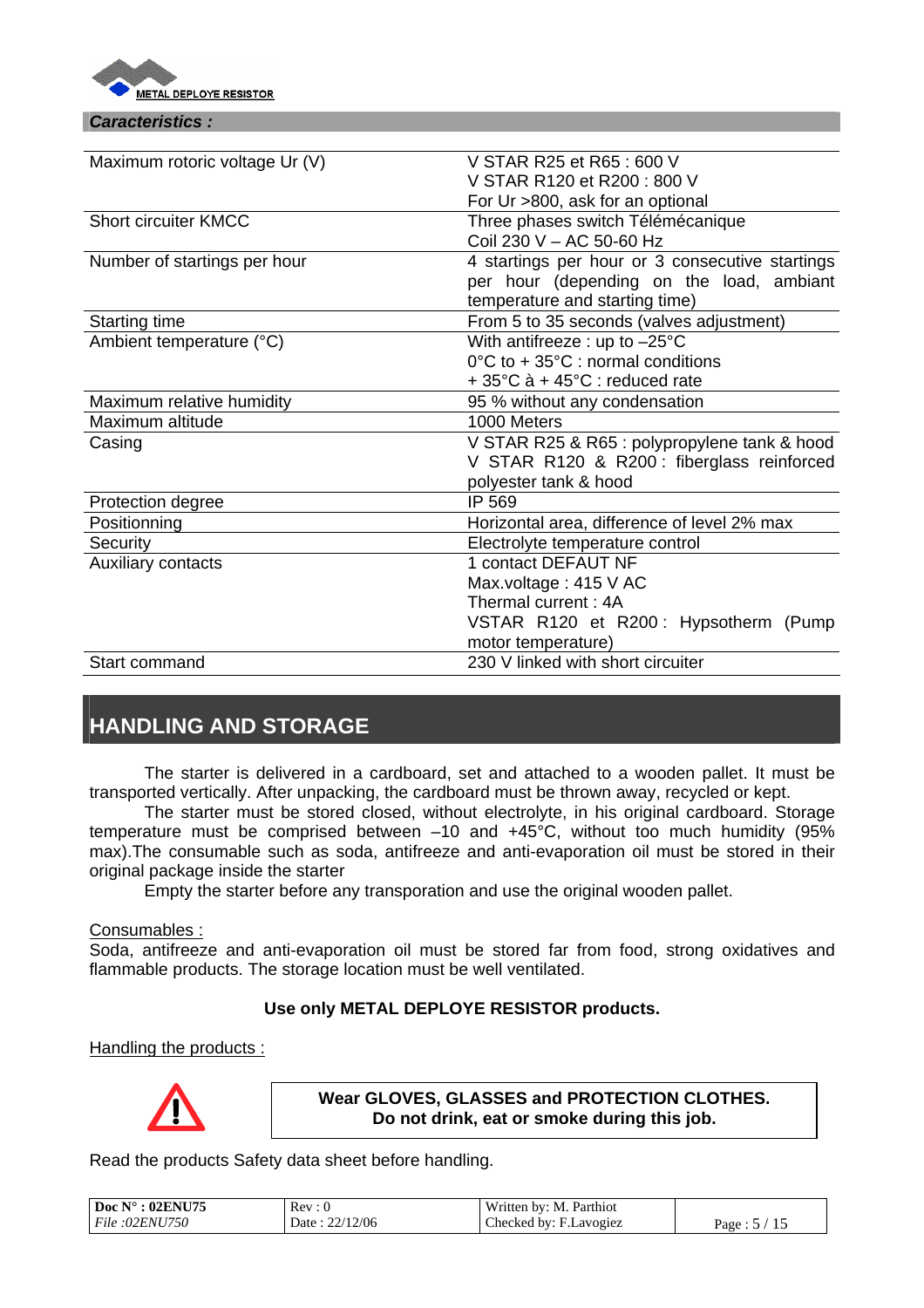

## **COMMISSIONING**

**Caution :** Unplug power before working on the equipment. Commissioning must be make by entitled personnal only

**Important :** Before each test : Put the casing on the starter in order to avoid contact with on potential parts.

#### *Filling the tank :*

For use at temperatures under 0°C, add antifreeze to electrolyte. Use only METAL DEPLOYE RESISTOR antifreeze (Mono-Ethylene-Glycol). Antifreeze quantity depends on temperature level and tank capacity.

|                | Quantity   |            |                  |             |  |  |
|----------------|------------|------------|------------------|-------------|--|--|
| Température °C | <b>R25</b> | <b>R65</b> | R <sub>120</sub> | <b>R200</b> |  |  |
|                |            |            |                  |             |  |  |
|                |            |            |                  |             |  |  |
|                |            |            |                  |             |  |  |
|                |            |            |                  |             |  |  |

Pour out antifreeze into the tank and complete to the MAX level with water.

#### *Pluging power supply :*

Use plastic cable glands to permit the cables to enter the frame of the starter. As the starter is double insulated, there is no need to connect it to earth.

In order to not apply any torque to the electrodres, use 2 wrenches for clamping your cables to electrodes.

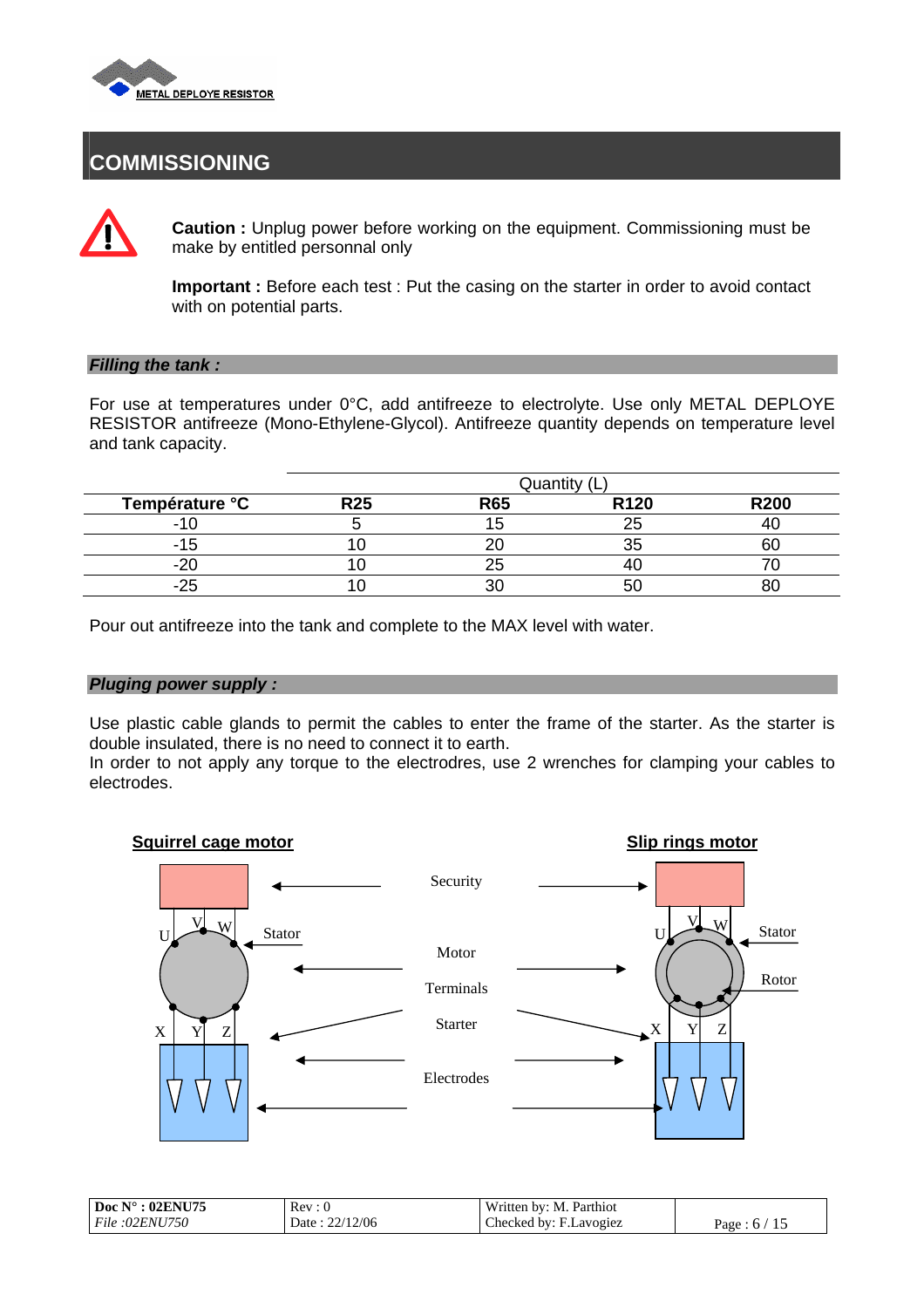

#### *Concentrate electrolyte preparation :*

In a water bucket, pour soda and water according to the following table. Let it cool down.

|                       | <b>R25</b> | <b>R65</b>       | R <sub>120</sub> | <b>R200</b> |
|-----------------------|------------|------------------|------------------|-------------|
| Soda weight           | 250        | 500 <sub>o</sub> | 500<br>$\sim$    | 000         |
| <b>Water quantity</b> | -<br>∪.∪ ∟ |                  |                  |             |



**Caution** : The mixture temperature can rise up to 90°C.

#### **Wear GLOVES, GLASSES and PROTECTION CLOTHES. Do not drink, eat or smoke during this job.**

#### **In case of discharge on eye or skin, rinse out with clear water and consult a doctor.**

Pour the electrolyte into the dosing bottle.

#### *Test without power (IMPORTANT) :*

In order to prepare the following startings, we need to fill in the starting tank at minimum level.

- $\checkmark$  Tune the time relay on its maximum
- $\checkmark$  Switch off the power
- $\checkmark$  Turn on the starter
- $\checkmark$  The pump starts until the time relay is over.

The starter is ready for the following tests.

| $\mathbf{Doc} \ \mathbf{N}^{\circ}$<br>: 02ENU75 | Rev              | Written by: M. Parthiot |      |
|--------------------------------------------------|------------------|-------------------------|------|
| File : 02ENU750                                  | 22/12/06<br>Date | Checked by: F.Lavogiez  | Page |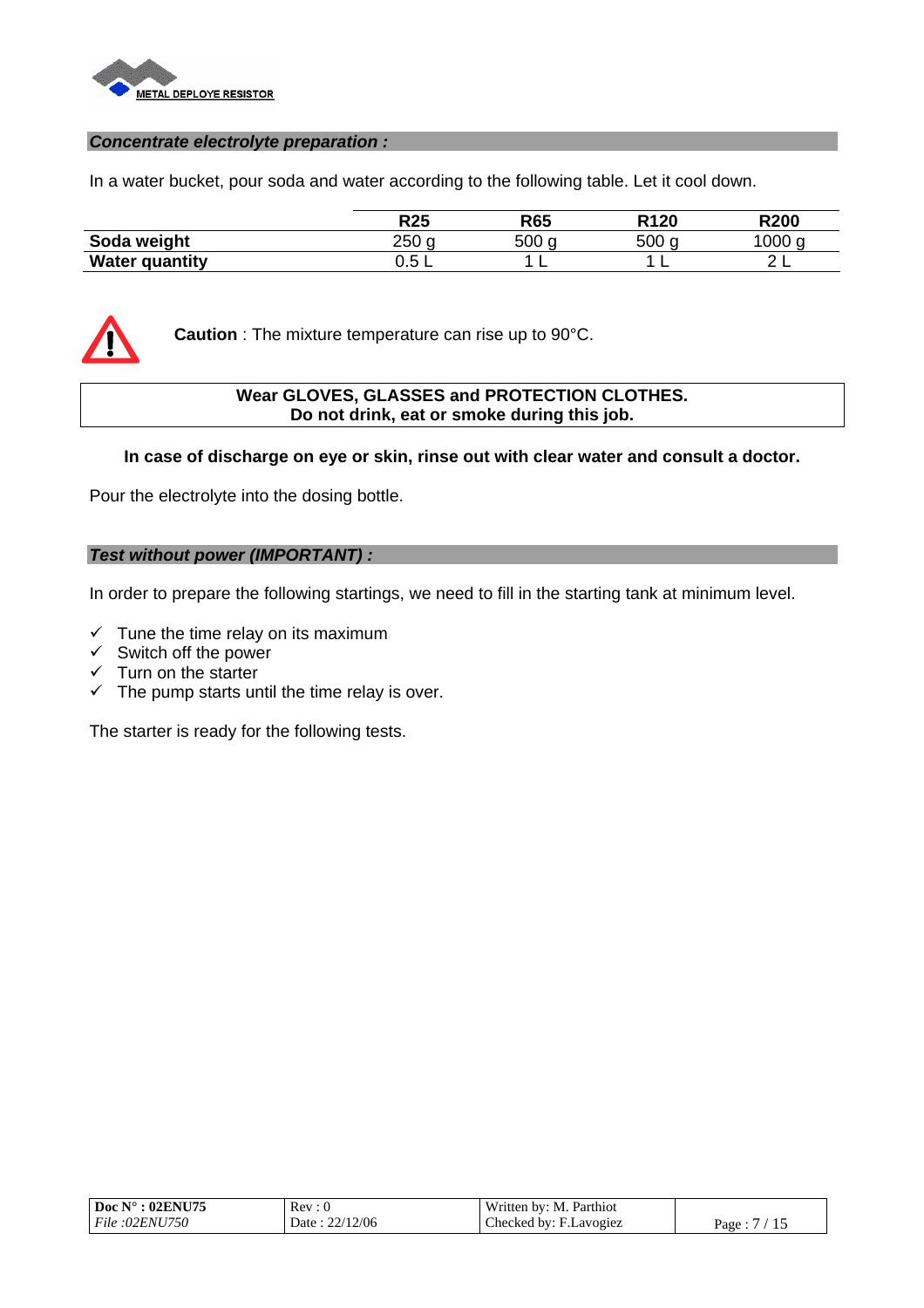

## **ADJUSTMENTS**

#### *First adjustment according to your use :*

|                |                  | <b>Squirrel cage motor</b> |                |                                  | <b>Wounded</b><br>rotor motor |  |
|----------------|------------------|----------------------------|----------------|----------------------------------|-------------------------------|--|
|                |                  | <b>Pre</b><br>adjustment   |                | <b>Starting parameters guide</b> |                               |  |
| <b>MACHINE</b> | <b>TYPE</b>      | $lp = x ln$                | $Id = x In$    | Td (sec)                         | $Id = x In$                   |  |
| Pump           | Centrifugal      | 2.5                        | 2.8            | $8 - 10$                         | $0.7 - 1$                     |  |
|                | Piston           | 3                          | 3.5            | $12 - 15$                        | $0.9 - 1.2$                   |  |
| Compressor     | Rotary screw     | 2.5                        | 2.8            | $8 - 10$                         | $0.7 - 1$                     |  |
|                | Piston           | 3                          | 3.5            | $12 - 45$                        | $0.9 - 1.2$                   |  |
| Fan            | Centrifugal      | $\overline{3}$             | 3.5            | $20 - 40$                        | $0.7 - 1.2$                   |  |
|                | <b>Screw</b>     | $\overline{2.7}$           | 3              | $12 - 20$                        | $0.7 - 1$                     |  |
| Crusher        | Jaw              | $\overline{3}$             | 3.5            | 25                               | $0.8 - 1.2$                   |  |
|                | Ball or Rod mill | 3.6                        | 4.1            | 30                               | $0.8 - 1.2$                   |  |
|                | Hammer           | 3.5                        | 3.8            | $30 - 35$                        | $0.8 - 1.2$                   |  |
|                | Impact           | 3.6                        | $\overline{4}$ | 25                               | $0.8 - 1.2$                   |  |
|                | Gyratory         | 2.5                        | 2.5            | 15                               | $0.7 - 1$                     |  |
| Sieve          |                  | $\overline{3}$             | 3.5            | 15                               |                               |  |
| Press          | Pelleting        | 2.7                        | 3              | $\overline{5}$                   | $0.7 - 1$                     |  |
|                | Mechanical       | 2.7                        | 3              | 30                               | 0.7                           |  |
| Arm conveyor   |                  | 3                          | 3.5            | $20 - 40$                        | $0.8 - 1.2$                   |  |
| Extractor      |                  | 3.6                        | $\overline{4}$ | 40-90                            | $0.7 - 0.9$                   |  |
| Wood hog       |                  | 3                          | 3.5            | $20 - 40$                        | $0.8 - 1.2$                   |  |
| Pulper         |                  | $\overline{3}$             | 3.5            | 15                               | $0.7 - 0.9$                   |  |
| Disk refiner   |                  | 2.7                        | 3              | $8 - 10$                         | 0.8                           |  |
| Mixer          |                  | 2.7                        | $\overline{3}$ | $\overline{12}$                  |                               |  |
| <b>Bandsaw</b> |                  | 3.5                        | 4              | $20 - 30$                        | 1                             |  |
| Circular saw   |                  | 2.7                        | 3              | 8                                | 0.6                           |  |

#### *Adjustment for SLIP RINGS MOTOR :*

#### **1. Valves and time relay**

| Flow valve (lièvre – tortue) : | $R65 \rightarrow$ Position 7            |
|--------------------------------|-----------------------------------------|
|                                | R120/200 $\rightarrow$ Plant adjustment |

- **Recycling valve :** Rotoric level (top located)
- **Time relay :** Max (around 100 sec)

| $\mathbf{Doc} \ \mathbf{N}^\circ : 02 \mathbf{ENU} 75$ | Rev: 0             | Written by: M. Parthiot |            |
|--------------------------------------------------------|--------------------|-------------------------|------------|
| File:02ENU750                                          | 22/12/06<br>Date : | Checked by: F.Lavogiez  | Page : 8 / |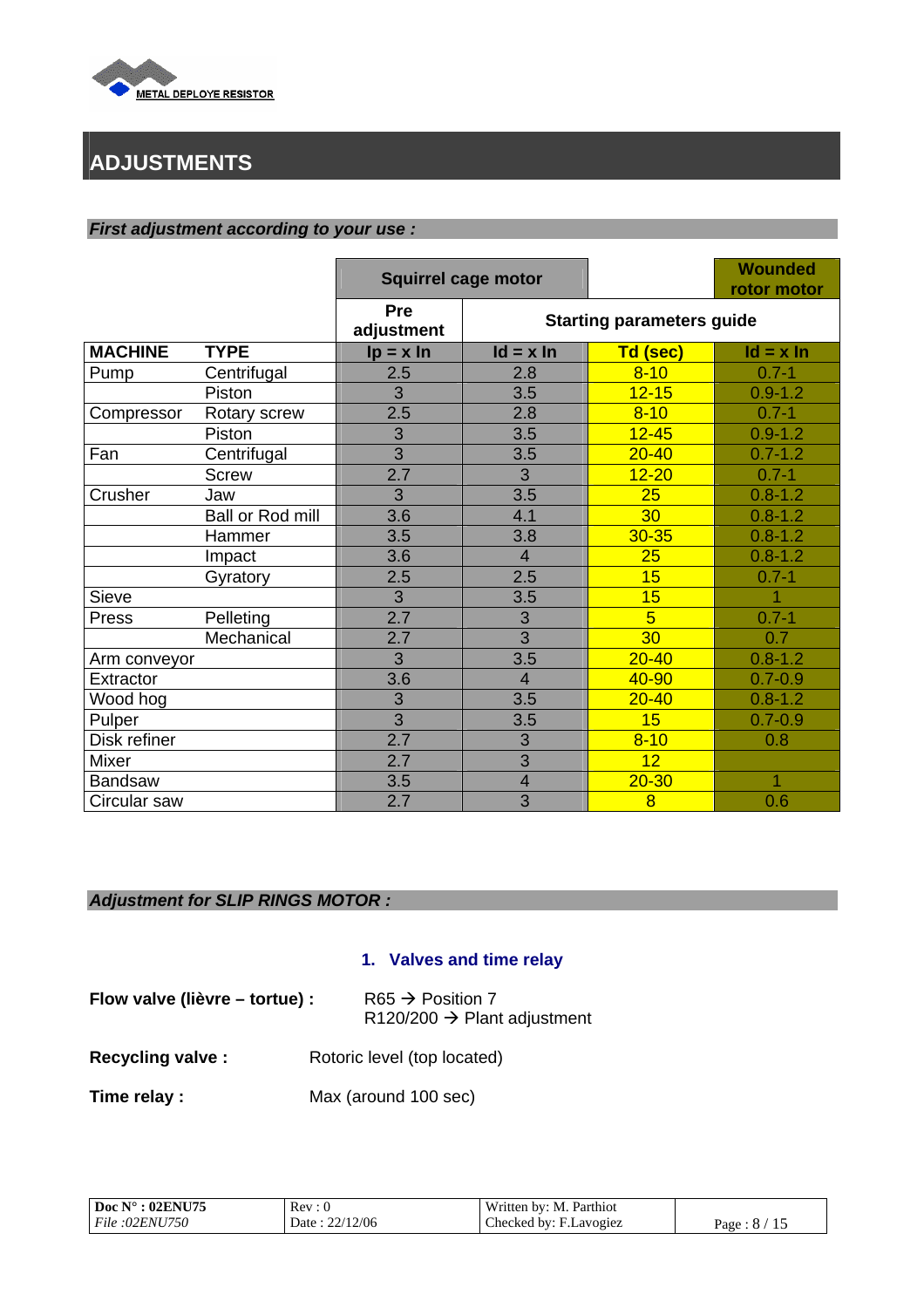

#### **2. Preliminary adjustment**

This adjustment consists on several short time tests that avoid the electrolyte to heat. The goal of this step is to obtain a low value of rotoric voltage (around 20%). Use a voltmeter, a chronometer and dosing bottle.

IMPORTANT : The motor must be loaded like in real conditions.



Note : If the motor starts too fast, empty a quarter of the tank, and re-add water and antifreeze.

| $^{\circ}$ : 02ENU75     | Rev                      | Written by: $M_{\cdot}$ . |                 |
|--------------------------|--------------------------|---------------------------|-----------------|
| Doc $N^{\circ}$          | -0                       | . Parthiot                |                 |
| <i>:02ENU750</i><br>File | 22/12/06<br>Date<br>سے ب | Checked by: F.Lavogiez    | 15<br>Page<br>. |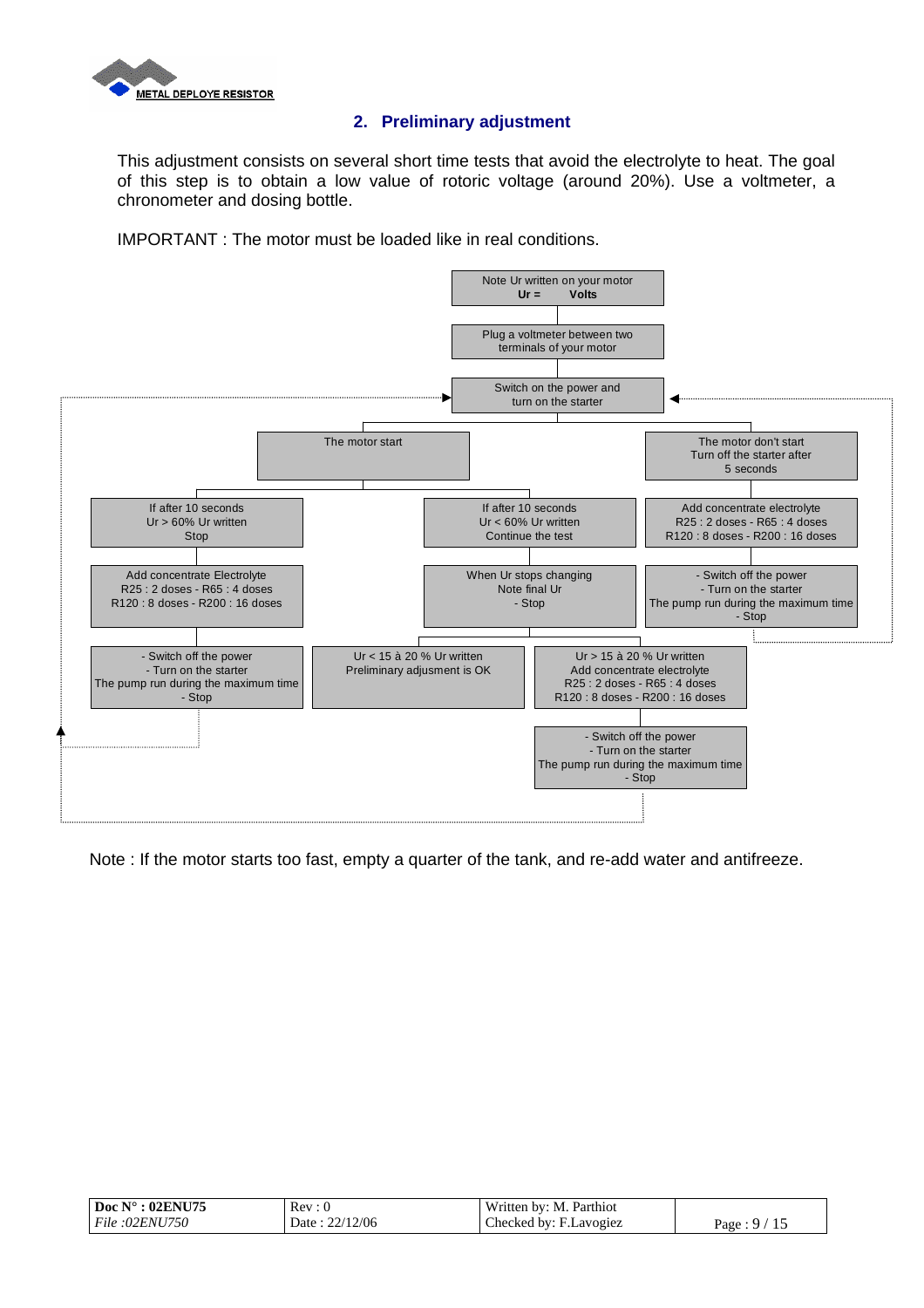

#### **3. Final adjustment**



#### *Adjustment for SQUIRREL CAGE MOTOR :*

#### **1. Valves and time relay**

| Flow valve (hare – turtle) : $R65 \rightarrow$ Step 9 | R120/200 $\rightarrow$ Max (lièvre) minus 2 turns                         |
|-------------------------------------------------------|---------------------------------------------------------------------------|
| <b>Recycling valve:</b>                               | $R65 \rightarrow Repère 5$<br>R120/200 $\rightarrow$ Entre repères 3 et 4 |
| Time relay :                                          | Max (around 100 seconds)                                                  |

#### **2. Preliminary adjustment**

This adjustment consists on several short time tests that avoid the electrolyte to heat. The goal of this step is to reach the preliminary current **Ip** of the machine. Use a voltmeter, a chronometer and the dosing bottle.

IMPORTANT : The motor must be loaded like in real conditions.

| $:02 \mathrm{ENU} 75$         |               | Parthiot               |                          |
|-------------------------------|---------------|------------------------|--------------------------|
| Doc $N^{\circ}$               | <b>Rev</b>    | Written by: M.         |                          |
| <i>File</i> :02 <i>ENU750</i> | 12/06<br>Date | Checked by: F.Lavogiez | 10<br>$P_{\text{age}}$ . |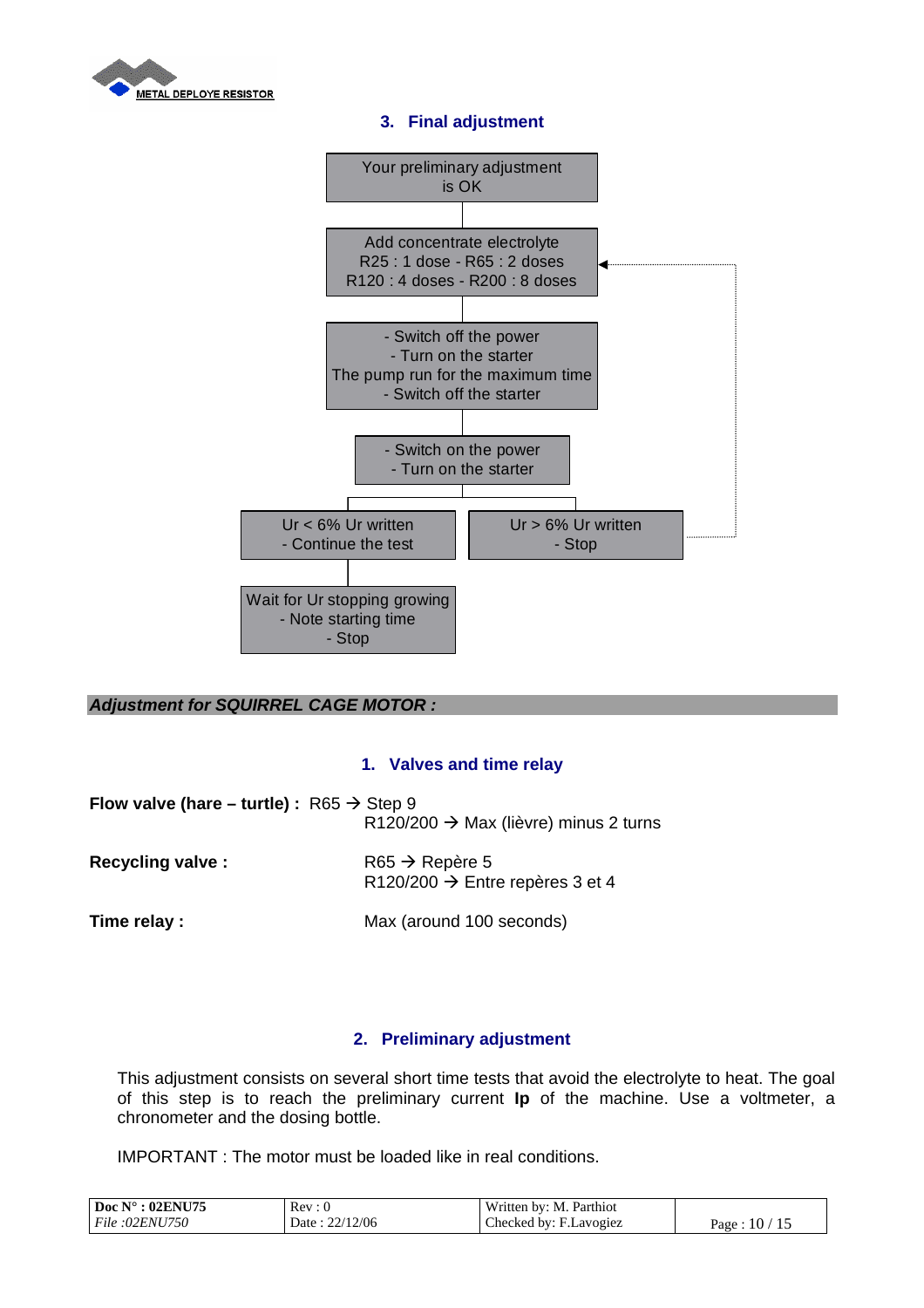



| Doc $N^{\circ}$ : 02ENU75 | Rev: 0             | Written by: M. Parthiot |        |
|---------------------------|--------------------|-------------------------|--------|
| File : 02ENU750           | 22/12/06<br>Date : | Checked by: F.Lavogiez  | Page : |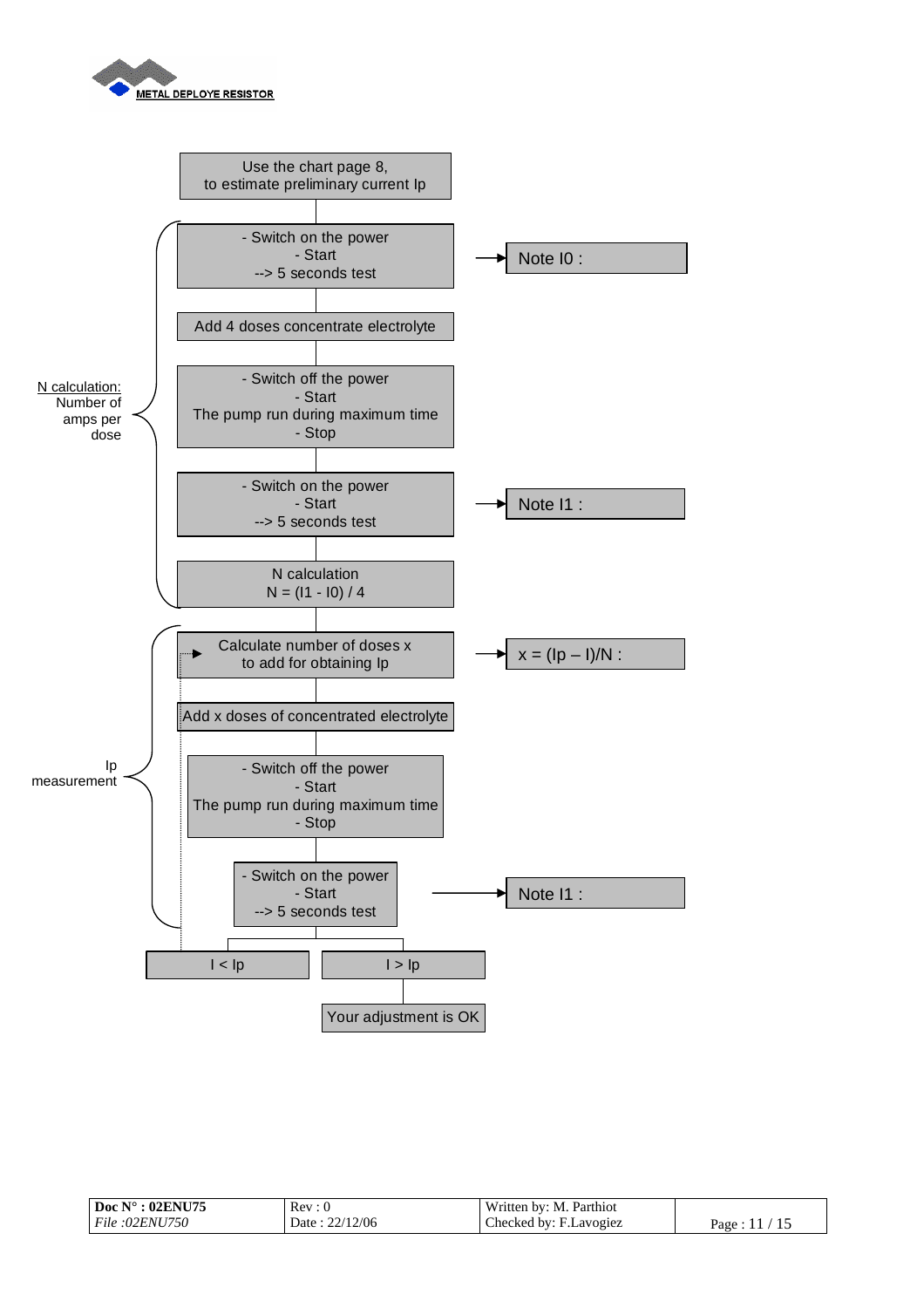

#### **3. Final adjustment**





## **COMMISSIONING**

- $\checkmark$  Switch off the power
- $\checkmark$  Check time relay adjustment (Running time of the pump)
- $\checkmark$  Check the connnections between electrodes and wires
- $\checkmark$  Lock recycling valve
- $\checkmark$  Adjust the measured starting time and add a security (2 to 10 seconds)
- $\checkmark$  Pour the anti-evaporation oil in the tank
- $\checkmark$  Run a complete starting under control, and write starting parameters

 $Id = \underline{\hspace{1cm}} A$  $Td = \underline{\hspace{2cm}}$  sec Total number of doses = *\_\_\_\_\_ doses* 

 $\checkmark$  Fix hood and skirt to the starter.

| $\overline{1}$ Doc N°: 02ENU75 | Rev: 0         | Written by: M. Parthiot |        |
|--------------------------------|----------------|-------------------------|--------|
| File : 02ENU750                | Date: 22/12/06 | Checked by: F.Lavogiez  | Page : |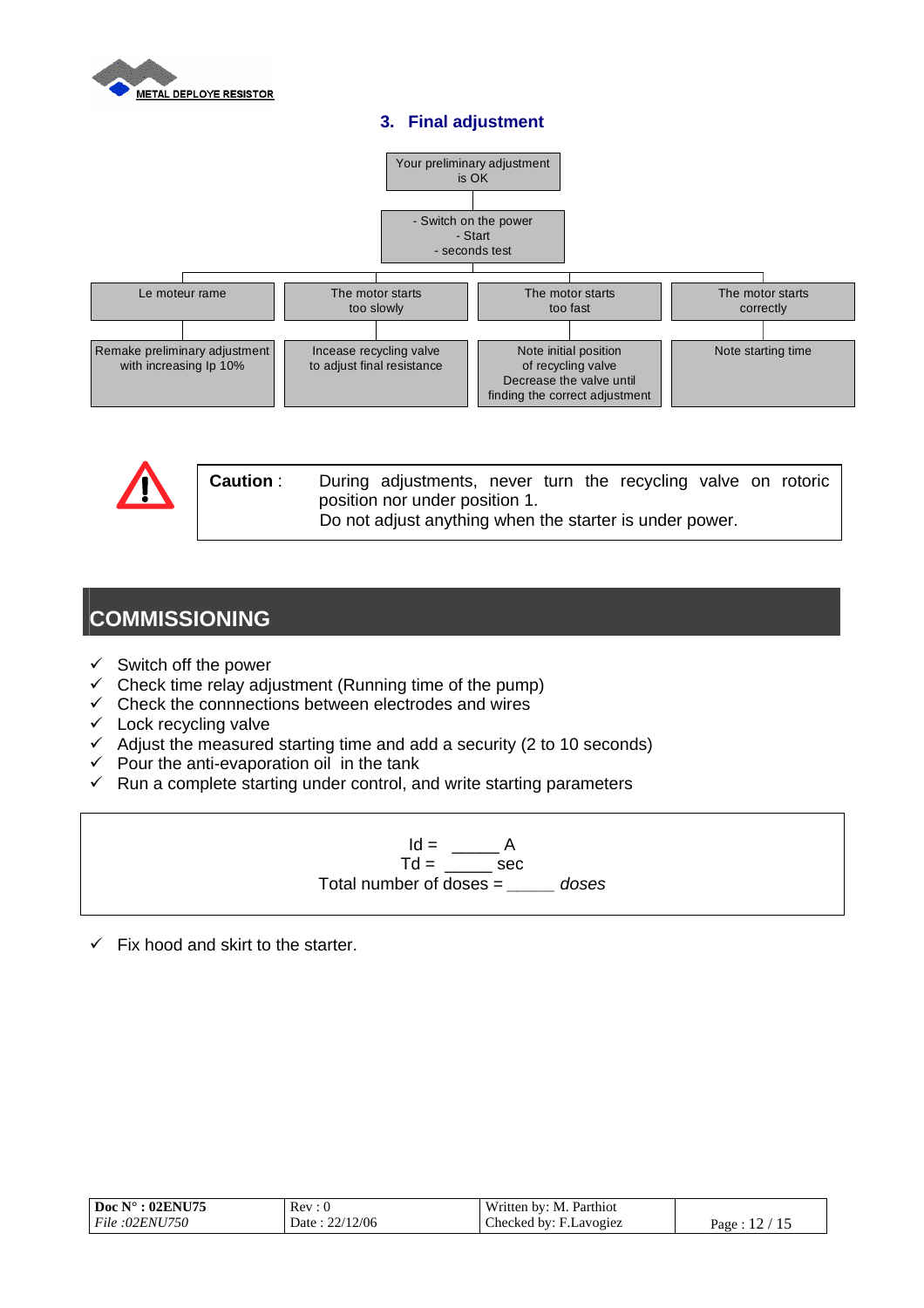

### **MAINTENANCE**



**Caution :** Unplug power before working on the equipment. Commissioning must be make by entitled personnal only

**Important :** Before each test : Put the casing on the starter in order to avoid contact with on potential parts.

#### *Check twice a year :*

- $\checkmark$  Electrolyte level : if it is too low, add water without electrolyte
- $\checkmark$  All connections
- $\checkmark$  Electronic components
- $\checkmark$  Starting quality

*Change electrolyte every 3 years* 

#### *Electrolyte neutralization*

When removing electrolyte from the starter, the electrolyte containing soda, oil and anti-freeze must be stored and recycled.

As quantity of soda contained in electrolyte is low, electrolyte can be neutralized with nitric acid.

## **PARTICULARITY FOR R200P/T**

#### *Principle :*

The VectroStar R200P & R200T have been designed on the same principle than the other VECTROSTAR R except that they use 2 or 3 reserve tanks and 2 or 3 start tanks instead of 1. Their conception corresponds to the need of an higher thermal absorbtion. However, they only need one set of control devises (Time relay) and one short circuiter.

- $\checkmark$  The VectroStar R200P includes a Master unit (a VectroStar R200) and one Slave unit (a VectroStar R200 without Time Relay and without Short circuiter) electrically linked together.
- $\checkmark$  The VectroStar R200T includes a Master unit and 2 Slave units electrically linked together.

The principle is to get 2 or 3 times the same resistance in parallel so that all the devices will work in the same conditions to balance the power to be dissipated.

| Doc $N^\circ$ : 02ENU75 | Rev: 0                      | Written by: M. Parthiot |       |
|-------------------------|-----------------------------|-------------------------|-------|
| File:02ENU750           | 22/12/06<br>Date :<br>منتشر | Checked by: F.Lavogiez  | Page: |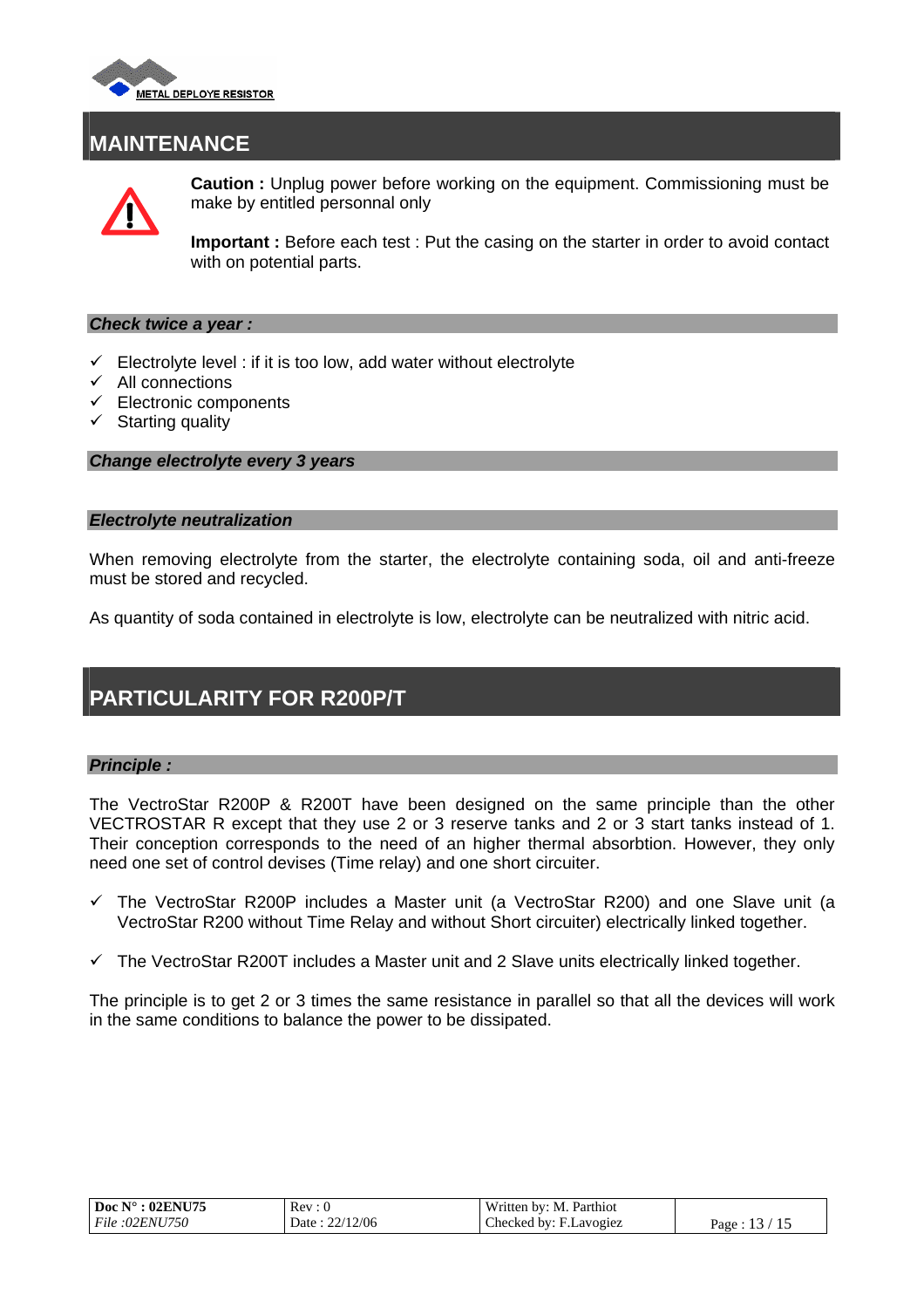

| Wiring diagram | Master | 1Θ<br>$2\Theta$<br>3 <sub>0</sub><br>4 <sub>0</sub> | $230V - 50Hz$<br>Temperature default | Slave                         |
|----------------|--------|-----------------------------------------------------|--------------------------------------|-------------------------------|
|                |        | 5 Q<br>6 O<br>7 <sub>0</sub><br>8 Q                 |                                      | € 5<br>Ю6<br>A,<br>$\Theta$ 8 |

#### *Electrolyte rising adjustment*

The goal of this adjustment is to obtain the same electrolyte level at all time in every starter tank.

- 1. Switch off the power.
- 2. Adjust on the same manner, on each starter :
	- $\checkmark$  Recycling valve
	- $\checkmark$  Flow valve
- 3. Dismantle electrodes support
	- $\checkmark$  Tag support relative position with the tank
	- $\checkmark$  Unscrew the 3 mounting bolts
	- $\checkmark$  Dismantle the copper bars (short circuiter side only)
	- 9 Remove the whole block *support + copper bars*
- 4. Run the pump and look at the rising in the starting tanks.

**At all time, electrolyte level must be identical in all the starting tanks. To get this adjustment, the valves must be adjusted in the same manner. Use flow valve adjustment to get the good electrolyte rising.** 

5. Re-assembly electrodes support.

#### *Starting adjustment*

Adjustment and commissioning are identical as for a single starter.

| $: 02$ ENU75<br>Doc $N^{\circ}$ | Rev: 0        | <b>TTT</b><br>Parthiot<br>Written by: M. |                        |
|---------------------------------|---------------|------------------------------------------|------------------------|
| <i>File</i> :02ENU750           | 12/06<br>Date | Checked by: F.Lavogiez                   | 14<br>$P_{\text{age}}$ |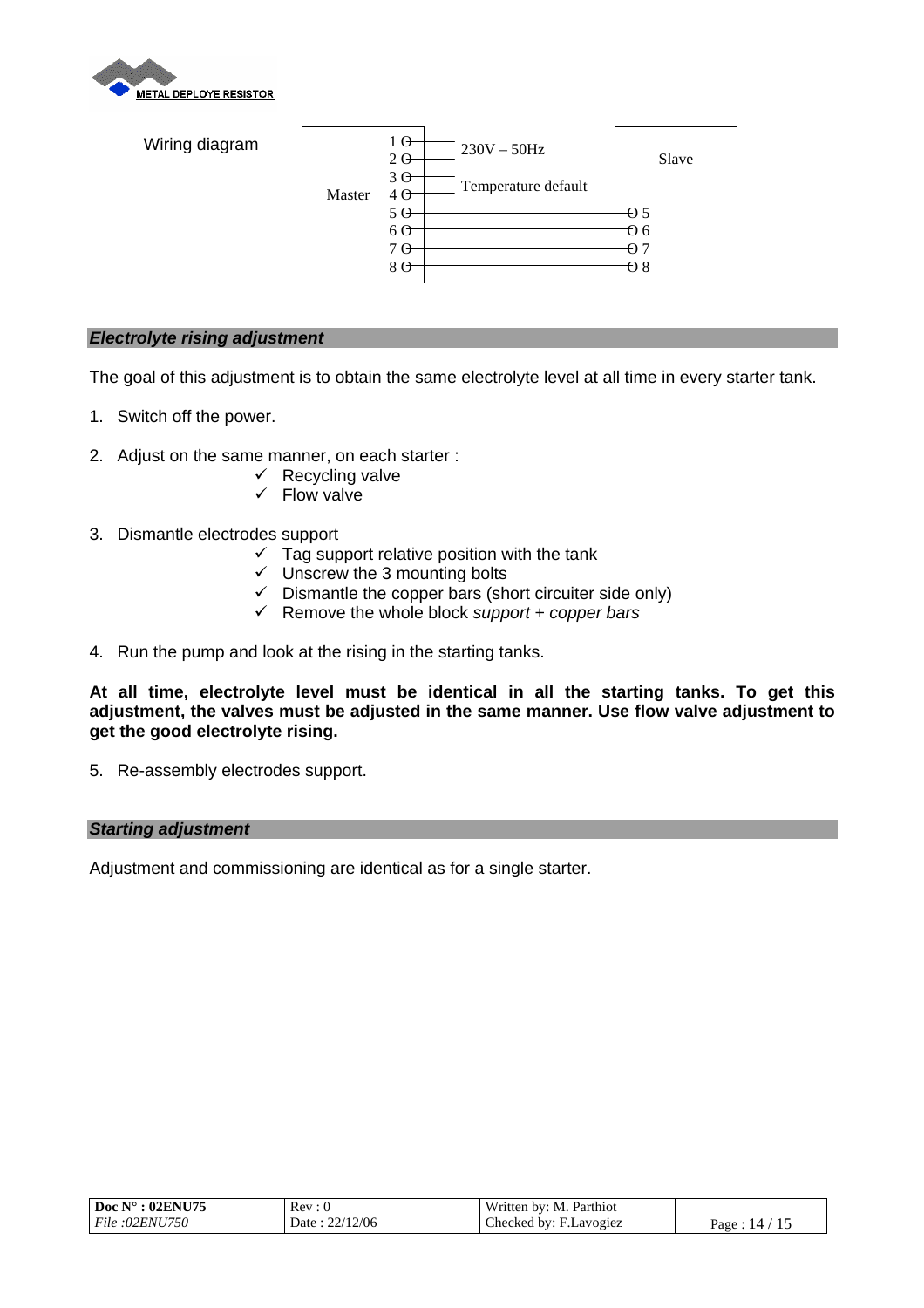

## **TROUBLESHOOTING**

In case of problem, refer to the following chart and try to diagnostic the trouble. You can also contact MDR customer service at the following address :



1, route de Semur 21500 Montbard

tél : 03 80 89 58 75 fax : 03 80 92 24 33 e-mail : power.resistor@mdresistor.com

|               |                | <b>Your motor</b>        |                                             |                                                                                                        |  |
|---------------|----------------|--------------------------|---------------------------------------------|--------------------------------------------------------------------------------------------------------|--|
| Doesn't start | Démarre<br>mal | Stops during<br>starting | Stops during<br>fonctionnement <sup>D</sup> | <b>Check</b>                                                                                           |  |
| X             |                | X                        | X                                           | <b>Control elements:</b><br>Thermostat<br>Relays                                                       |  |
| X             | X              | X                        | X                                           | <b>Load conditions:</b><br>Inappropriate motor<br>Too high ambiant temperature<br><b>Blocked</b> rotor |  |
|               | X              |                          | X                                           | Time relay<br><b>Connections</b>                                                                       |  |
| X             | X              | X                        | $\mathbf x$                                 | <b>Control wires:</b><br>Cut wire<br>Untightened lug                                                   |  |
| X             | $\mathbf x$    | X                        |                                             | The pump:<br>Pump protection relay<br>Capacitor                                                        |  |
|               |                |                          | X                                           | Le short circuiter:<br>Control voltage<br>Magnetic circuit                                             |  |
| x<br>x        | <b>X</b>       | X                        | X                                           | <b>Recycling valve position</b><br><b>Fuses</b>                                                        |  |

## **ANNEXURES**

- $\checkmark$  Electrical schematics
	- $\sqrt{}$  R25 à R200
	- $\checkmark$  R200P
- $\checkmark$  Certificate of incorporation
- $\checkmark$  Declaration of conformity

| Doc $N^{\circ}$ : 02ENU75     | Rev: 0           | Written by: M. Parthiot |      |
|-------------------------------|------------------|-------------------------|------|
| <i>File</i> :02 <i>ENU750</i> | 22/12/06<br>Date | Checked by: F.Lavogiez  | Page |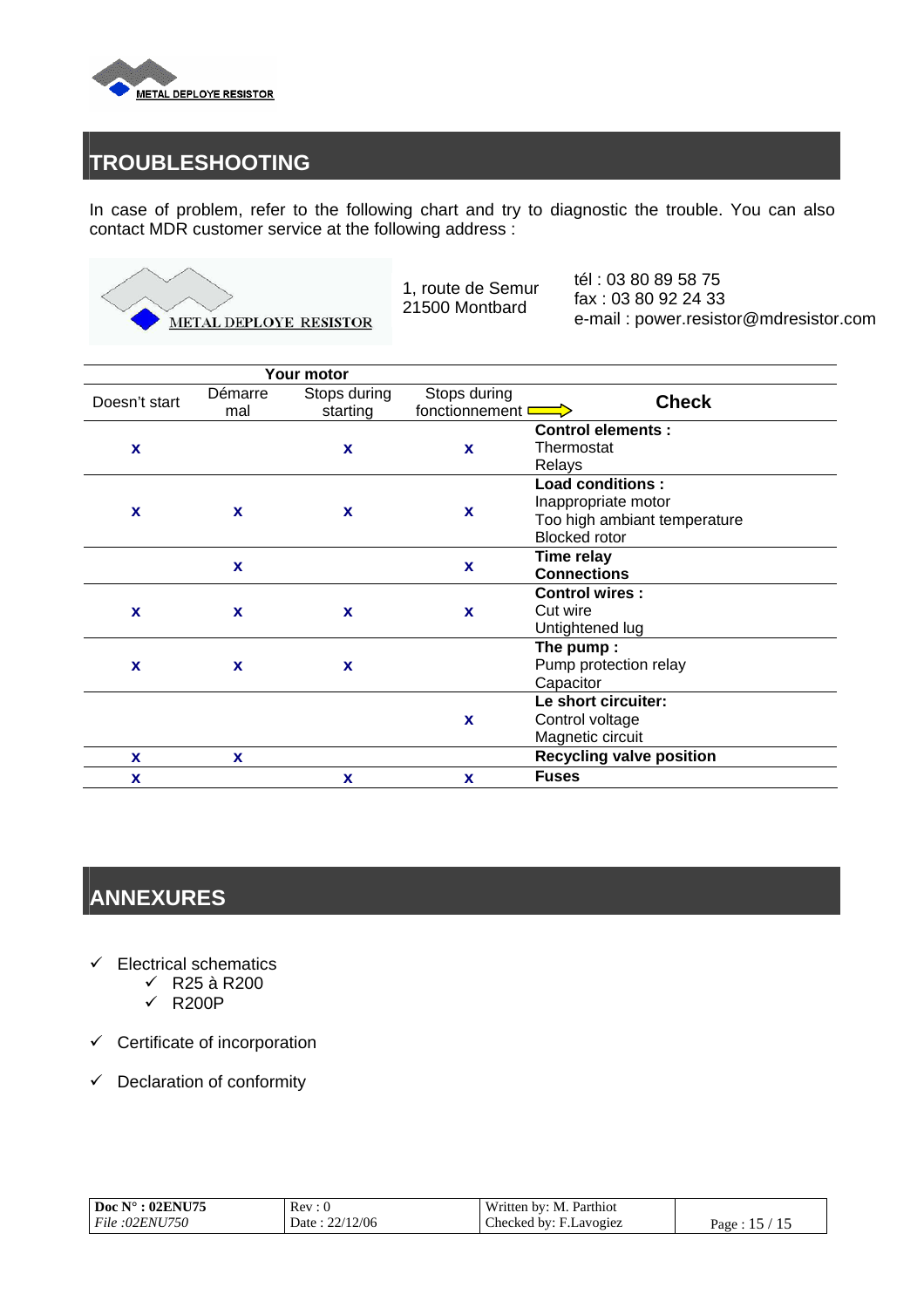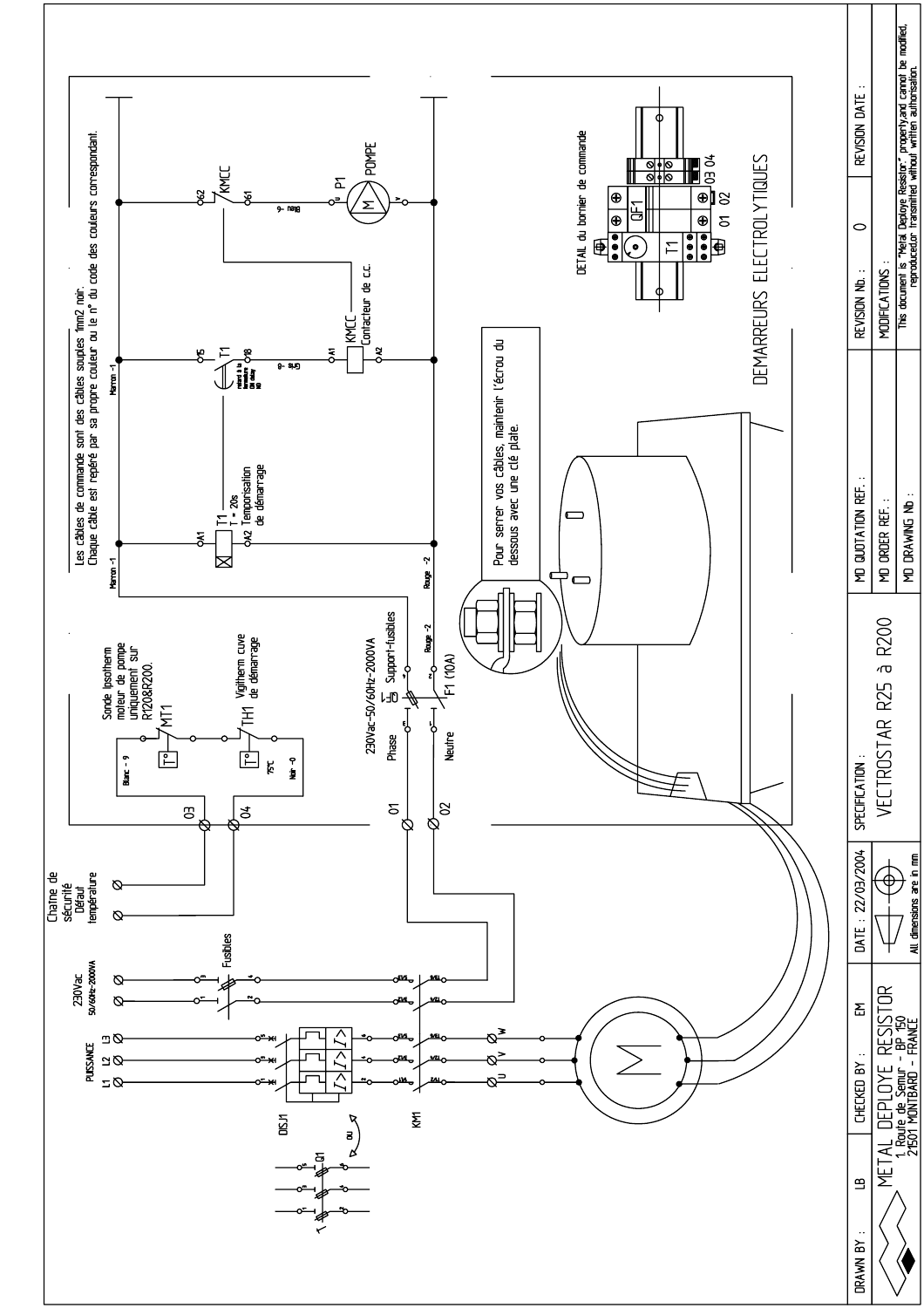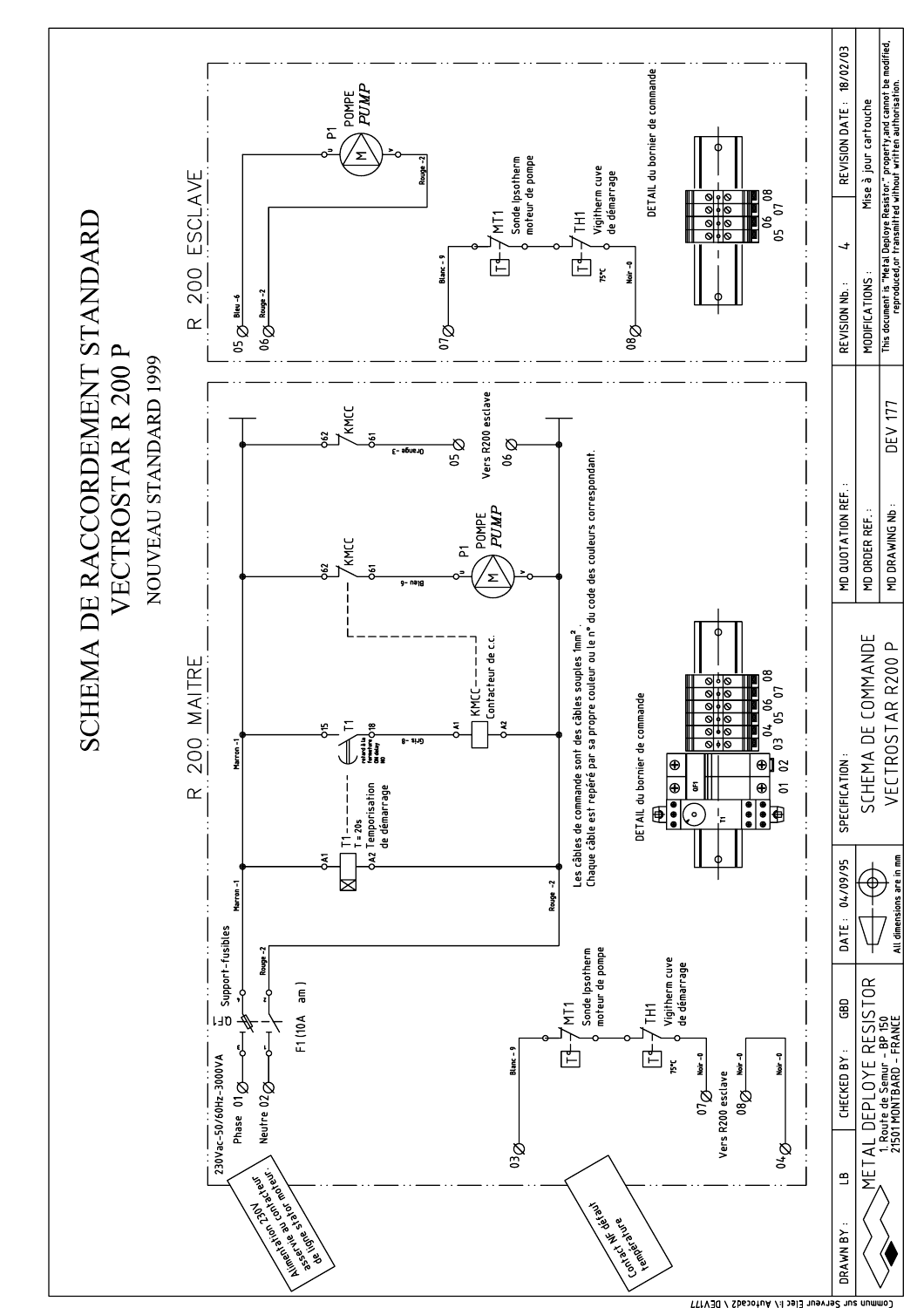

## **CERTIFICATE OF INCORPORATION**

## **Part of machine**

The manufacturer,

METAL DEPLOYE RESISTOR 1, route de Semur 21500 MONTBARD

Declares that the part of machine described below :

## Electrolytic starter VECTROSTAR R

#### Manufactured in MONTBARD by METAL DEPLOYE RESISTOR

Is a sub-unit to be incorporated in a machine or assembled with other machine units. The directive n°89/392/eee modified will be applicable to the machine created by this units assembly.

#### **THE STARTER MUST NOT BE USED BEFORE BEING INCORPORATED IN A MACHINE COMPLIANT WITH THE DIRECTIVE.**

Montbard, March 09th 2006

Mathias PARTHIOT Project manager

ستلاحيه